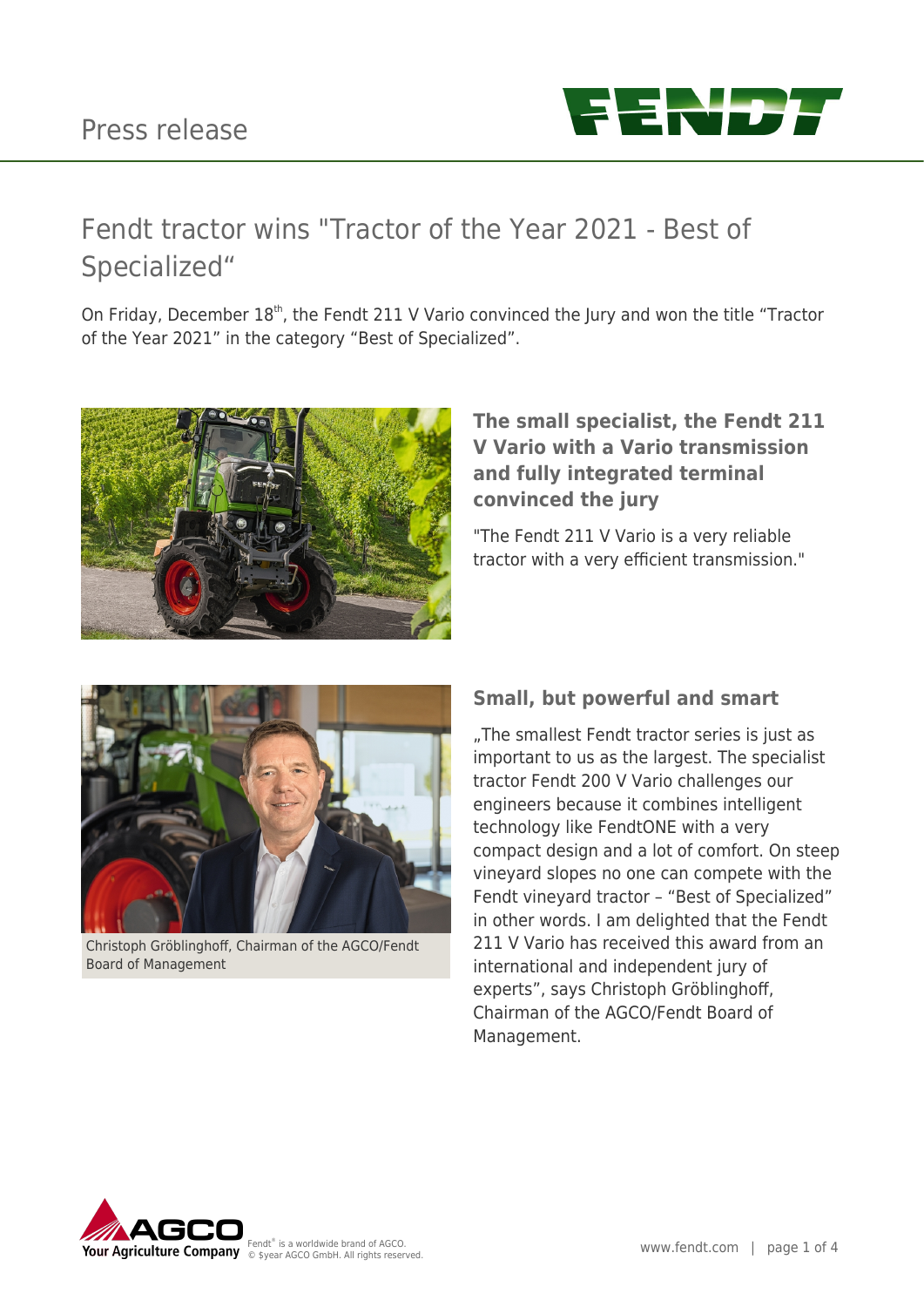



### **About the award "Tractor of the Year"**

The award "Tractor of the Year" has been presented once a year since 1998. Since 2006, the award ceremony has alternated between EIMA and Agritechnica. The independent jury consists of 26 journalists from 26 different European countries. Since its foundation, Fendt products have already been awarded "Tractor of the Year" six times and thus more frequently than all other awardwinning brands.

Due to the corona pandemic, the ceremony was held as a digital event on December 18<sup>th</sup>.

#### **About Fendt**

Fendt is the leading high-tech brand within the AGCO Corporation for customers who demand nothing but the best quality from machines and services. Fendt tractors and harvesting machines work around the globe, both on professional farms and in non-agricultural applications. Customers benefit from innovative technology to improve performance, efficiency and profitability. Using resource-friendly solutions from Fendt helps farmers and contractors worldwide to work in a sustainable way. At its German sites in Marktoberdorf, Asbach-Bäumenheim, Hohenmölsen, Feucht, Waldstetten and Wolfenbüttel, AGCO employs around 6,000 people in the areas of Research & Development, Sales & Marketing as well as Production, Service and Administration. www.fendt.com, www.fendt.tv, www.facebook.com/fendtglobal, www.youtube.com/FendtTV, https://www.instagram.com/fendt.global/

#### **About AGCO**

AGCO (NYSE:AGCO) is a global leader in the design, manufacture and distribution of agricultural solutions and delivers high-tech solutions for farmers feeding the world through its full line of equipment and related services. AGCO products are sold through five core brands, Challenger®, Fendt®, GSI®, Massey Ferguson® and Valtra®, supported by Fuse® smart farming solutions. Founded in 1990 and headquartered in Duluth, Georgia, USA, AGCO had net sales of \$9 billion in 2019. For more information, visit http://www.AGCOcorp.com. For company news, information and events, please follow us on Twitter: @AGCOCorp. For financial news on Twitter, please follow the hashtag #AGCOIR.

#### **Safe Harbor Statement**

Statements that are not historical facts, including the projections of earnings per share, sales, industry demand, market conditions, world population, biofuel use and protein consumption, currency translation, farm

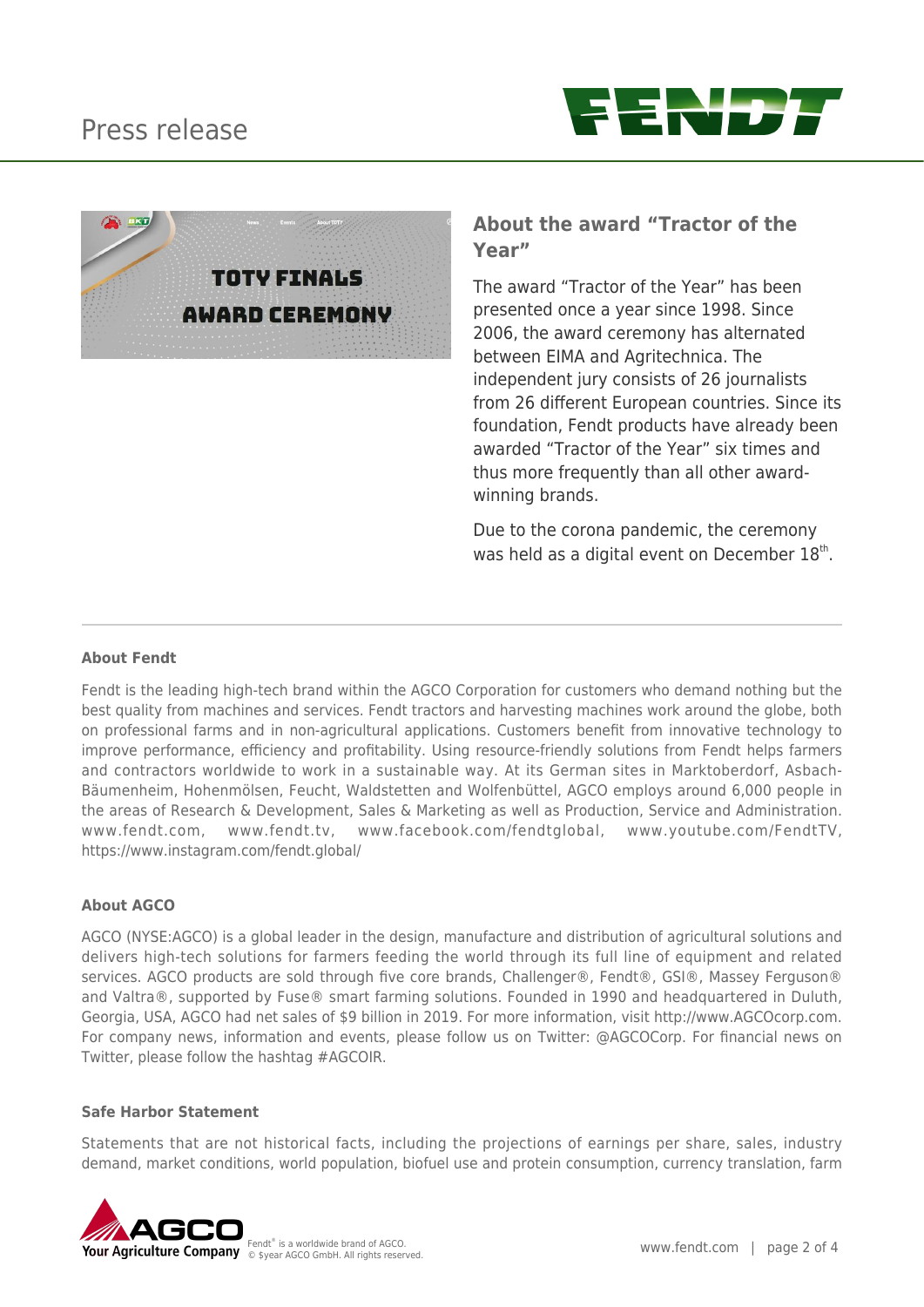

income levels, margin levels, industry inventory levels, investments in product and technology development, cost reduction initiatives, production volumes, and general economic conditions, are forward-looking and subject to risks that could cause actual results to differ materially from those suggested by the statements. The following are among the factors that could cause actual results to differ materially from the results discussed in or implied by the forward-looking statements.

- Our financial results depend entirely upon the agricultural industry, and factors that adversely affect the agricultural industry generally, including declines in the general economy, increases in farm input costs, lower commodity prices, lower farm income and changes in the availability of credit for our retail customers, will adversely affect us.
- A majority of our sales and manufacturing take place outside the United States, and, many of our sales involve products that are manufactured in one country and sold in a different country, and as a result, we are exposed to risks related to foreign laws, taxes and tariffs, trade restrictions, economic conditions, labor supply and relations, political conditions and governmental policies. These risks may delay or reduce our realization of value from our international operations. Among these risks are the uncertain consequences of Brexit, Russian sanctions and tariffs imposed on exports to and imports from China.
- Most retail sales of the products that we manufacture are financed, either by our joint ventures with Rabobank or by a bank or other private lender. Our joint ventures with Rabobank, which are controlled by Rabobank and are dependent upon Rabobank for financing as well, finance approximately 40% to 50% of the retail sales of our tractors and combines in the markets where the joint ventures operate. Any difficulty by Rabobank to continue to provide that financing, or any business decision by Rabobank as the controlling member not to fund the business or particular aspects of it (for example, a particular country or region), would require the joint ventures to find other sources of financing (which may be difficult to obtain), or us to find another source of retail financing for our customers, or our customers would be required to utilize other retail financing providers. As a result of the recent economic downturn, financing for capital equipment purchases generally has become more difficult in certain regions and in some cases, can be expensive to obtain. To the extent that financing is not available or available only at unattractive prices, our sales would be negatively impacted.
- Both AGCO and our finance joint ventures have substantial account receivables from dealers and end customers, and we would be adversely impacted if the collectability of these receivables was not consistent with historical experience; this collectability is dependent upon the financial strength of the farm industry, which in turn is dependent upon the general economy and commodity prices, as well as several of the other factors listed in this section.
- We have experienced substantial and sustained volatility with respect to currency exchange rate and interest rate changes, which can adversely affect our reported results of operations and the competitiveness of our products.
- Our success depends on the introduction of new products, particularly engines that comply with emission requirements, which requires substantial expenditures.
- Our production levels and capacity constraints at our facilities, including those resulting from plant expansions and systems upgrades at our manufacturing facilities, could adversely affect our results.
- Our expansion plans in emerging markets, including establishing a greater manufacturing and marketing presence and growing our use of component suppliers, could entail significant risks.
- Our business increasingly is subject to regulations relating to privacy and data protection, and if we